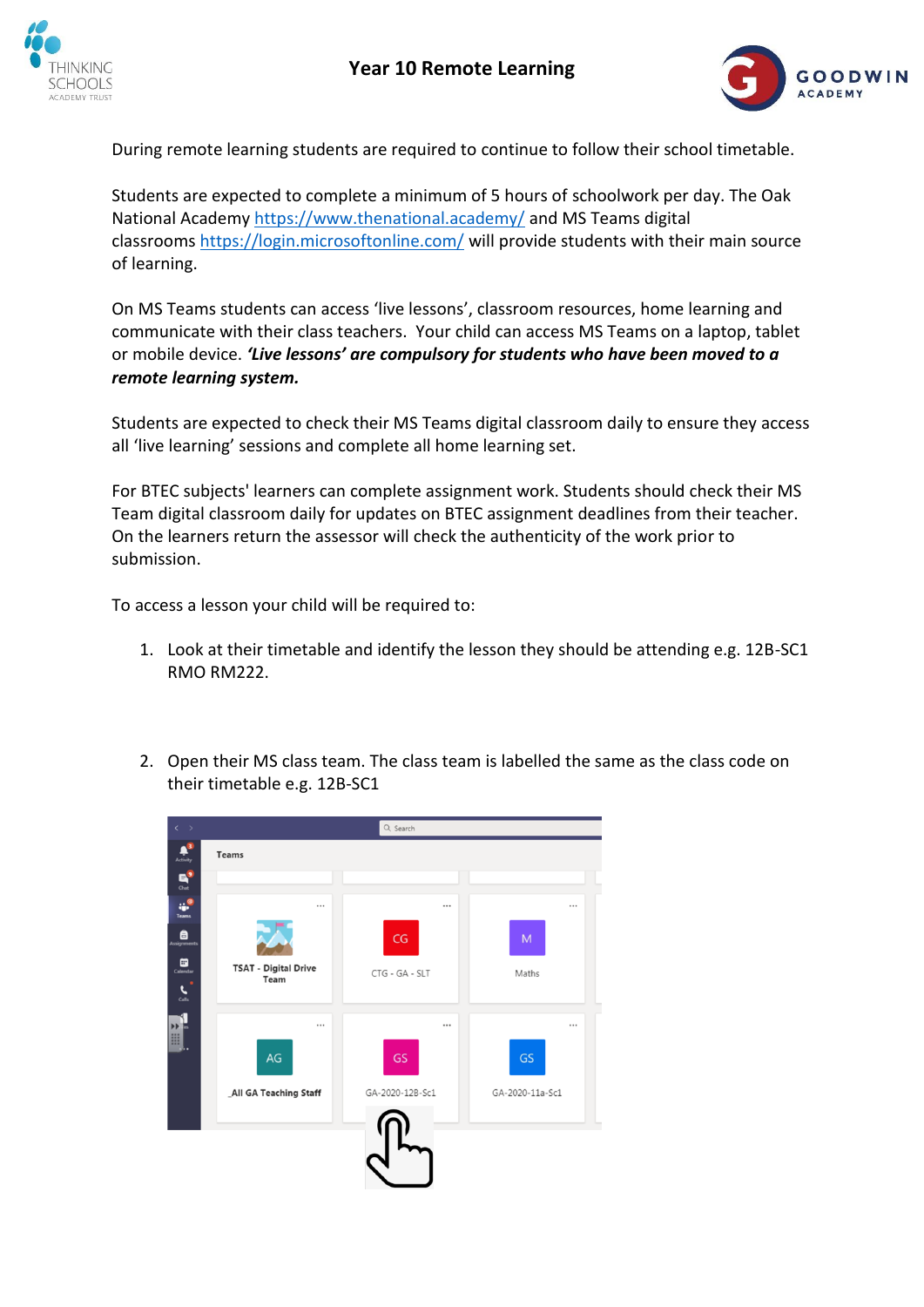



3. Click on posts on the top navigation bar. Click on the scheduled meeting.

| $\langle \quad \rangle$        |                     | Q Search                                   |                                                                                             | <b>RM</b><br>$ \sigma$ $\times$ |
|--------------------------------|---------------------|--------------------------------------------|---------------------------------------------------------------------------------------------|---------------------------------|
| $A^3$                          | $\langle$ All teams |                                            | General Posts Files Class Notebook Assignments Grades Insights Resources - Year 12 +        | Team GI Meet v (1)              |
| $\mathbf{B}^{\bullet}$         | <b>GS</b>           |                                            | Monday, October 5, 2020 @ 9:00 AM<br>4 replies from you                                     |                                 |
| ۰.<br><b>Teams</b>             | GA-2020-12B-Sc1<br> |                                            | $\bigoplus$<br>Meeting ended: 12s<br>$\leftarrow$ Reply                                     | $\overline{H}$                  |
| $\bullet$                      | General             | ٠<br><b>RM</b>                             | Moon, Rachael Tuesday 1:15 PM<br>Scheduled a meeting                                        |                                 |
| $\Box$<br>$\tilde{\mathbf{z}}$ |                     | $\overline{\phantom{a}}$                   | Unit 5 - Chemistry<br>Tuesday, October 6, 2020 @ 1:00 PM<br>m<br>्रिं Meeting ended: 1h 24m | $\cdots$<br>$HT$ $RM$           |
|                                |                     |                                            | $\leftarrow$ Reply<br>Yesterday                                                             |                                 |
| H.                             |                     | ٠<br><b>RM</b><br>$\overline{\phantom{a}}$ | Moon, Rachael Yesterday 8:59 AM<br>Unit 5 - Metal oxides and hydroxides                     |                                 |
|                                |                     |                                            | 12B/SC1 - Ms Moon<br>m<br>Wednesday, October 7, 2020 @ 9:00 AM                              | $\cdots$                        |
|                                |                     |                                            | $\ominus$<br>Meeting ended: 1h 25m<br>$\leftarrow$ Reply                                    | $H$ and                         |
|                                |                     |                                            | Today                                                                                       |                                 |
|                                |                     | <b>RM</b><br>۱ö                            | Moon, Rachael 9:04 PM<br>Unit 5 - Applied science                                           |                                 |
|                                |                     |                                            | 12B/SC1 - Ms Moon<br>m<br>Monday, October 12, 2020 @ 8:50 AM<br>$\leftarrow$ Reply          | $\cdots$                        |
| 思                              |                     |                                            |                                                                                             |                                 |
| $\odot$<br>Help                |                     |                                            | <b>Z</b> New conversation                                                                   |                                 |

4. Click join meeting.

| $\langle \quad \rangle$                                                                                                                                                                                                                                                                                                                             |                    | Q Search                                                                                                                                                                                                                                                                                                                                                                                                  | $\Box$ $\times$                         |
|-----------------------------------------------------------------------------------------------------------------------------------------------------------------------------------------------------------------------------------------------------------------------------------------------------------------------------------------------------|--------------------|-----------------------------------------------------------------------------------------------------------------------------------------------------------------------------------------------------------------------------------------------------------------------------------------------------------------------------------------------------------------------------------------------------------|-----------------------------------------|
| $\mathbf{A}^3$                                                                                                                                                                                                                                                                                                                                      | 田                  | 12B/SC1 - Ms Moon Chat Details Scheduling Assistant                                                                                                                                                                                                                                                                                                                                                       | Join<br>Close                           |
| $\mathbf{B}^{\prime}$                                                                                                                                                                                                                                                                                                                               |                    | Time zone: (UTC+00:00) Dublin, Edinburgh, Lisbon, London<br>Meeting options<br>$\times$ Cancel meeting                                                                                                                                                                                                                                                                                                    | Tracking                                |
| $\ddot{\bullet}$                                                                                                                                                                                                                                                                                                                                    | O                  | 12B/SC1 - Ms Moon                                                                                                                                                                                                                                                                                                                                                                                         | Moon, Rachael<br><b>RM</b><br>Organizer |
| $\bullet$                                                                                                                                                                                                                                                                                                                                           | $\mathbb{S}^*$     | Add required attendees<br>+ Optional                                                                                                                                                                                                                                                                                                                                                                      |                                         |
| $\begin{picture}(20,20) \put(0,0){\line(1,0){10}} \put(15,0){\line(1,0){10}} \put(15,0){\line(1,0){10}} \put(15,0){\line(1,0){10}} \put(15,0){\line(1,0){10}} \put(15,0){\line(1,0){10}} \put(15,0){\line(1,0){10}} \put(15,0){\line(1,0){10}} \put(15,0){\line(1,0){10}} \put(15,0){\line(1,0){10}} \put(15,0){\line(1,0){10}} \put(15,0){\line(1$ | 固                  | Oct 12, 2020<br>8:50 AM $\sim$ $\rightarrow$ Oct 12, 2020<br>$10:30$ AM $\sim$ 1h 40m $\bullet$<br>All day                                                                                                                                                                                                                                                                                                |                                         |
| $\epsilon$                                                                                                                                                                                                                                                                                                                                          | ø                  | Does not repeat v                                                                                                                                                                                                                                                                                                                                                                                         |                                         |
| Calls                                                                                                                                                                                                                                                                                                                                               | 图                  | $\Box$ GA-2020-128-Sc1 > General                                                                                                                                                                                                                                                                                                                                                                          |                                         |
| ľ                                                                                                                                                                                                                                                                                                                                                   | $\circledcirc$     | Add location                                                                                                                                                                                                                                                                                                                                                                                              |                                         |
|                                                                                                                                                                                                                                                                                                                                                     | $\overleftarrow{}$ | B J U S   ∀ A A Paragraph v エ  ∈ ∈ ⊟   ⊟   ") © 를 囲   *) ♂<br>Unit 5 - Applied science                                                                                                                                                                                                                                                                                                                    |                                         |
| $\mathbf{B}$<br>Apps<br>$\odot$<br>Help                                                                                                                                                                                                                                                                                                             |                    | <b>Join Microsoft Teams Meeting</b><br>Learn more about Teams   Meeting options<br>THINKING SCHOOLS<br><b>ACADEMY TRUST</b><br>This meeting is hosted by The Thinking Schools Academy Trust. Any content is confidential to the intended recipient(s) and the contents may be<br>legally privileged. All use is subject to terms, conditions and policies of The Thinking Schools Academy Trust.<br>Legal |                                         |

Students can also access lessons using the calendar function of MS Teams.

Students log into MS Teams using their school username and password. They can access MS Teams on a computer through MS 365 or via the school website.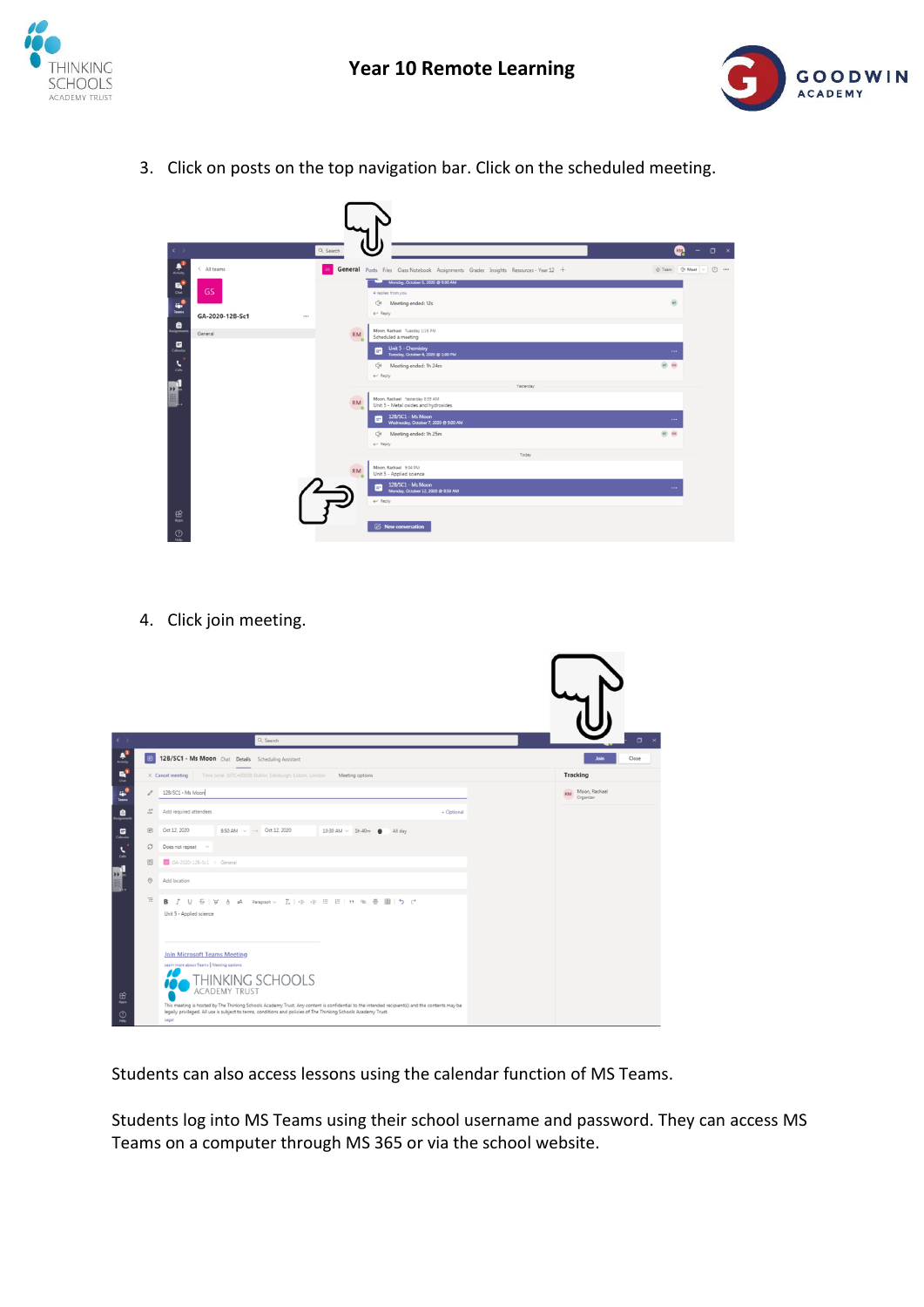

## **Year 10 Remote Learning**





Students can also access MS Teams on their mobile device by downloading the free MS Teams app and logging in using their school username and password.

If your child is unable to access their school MS 365 account please email [office@goodwinacademy.org.uk](mailto:office@goodwinacademy.org.uk) .

Please be aware that if a staff member is absent from school a live lesson will not take place. If the teacher does not join the 'live lesson' within 5 minutes of the start of the period, students will need to continue with the work in the table below.

The table below contains links to resources for all subject areas.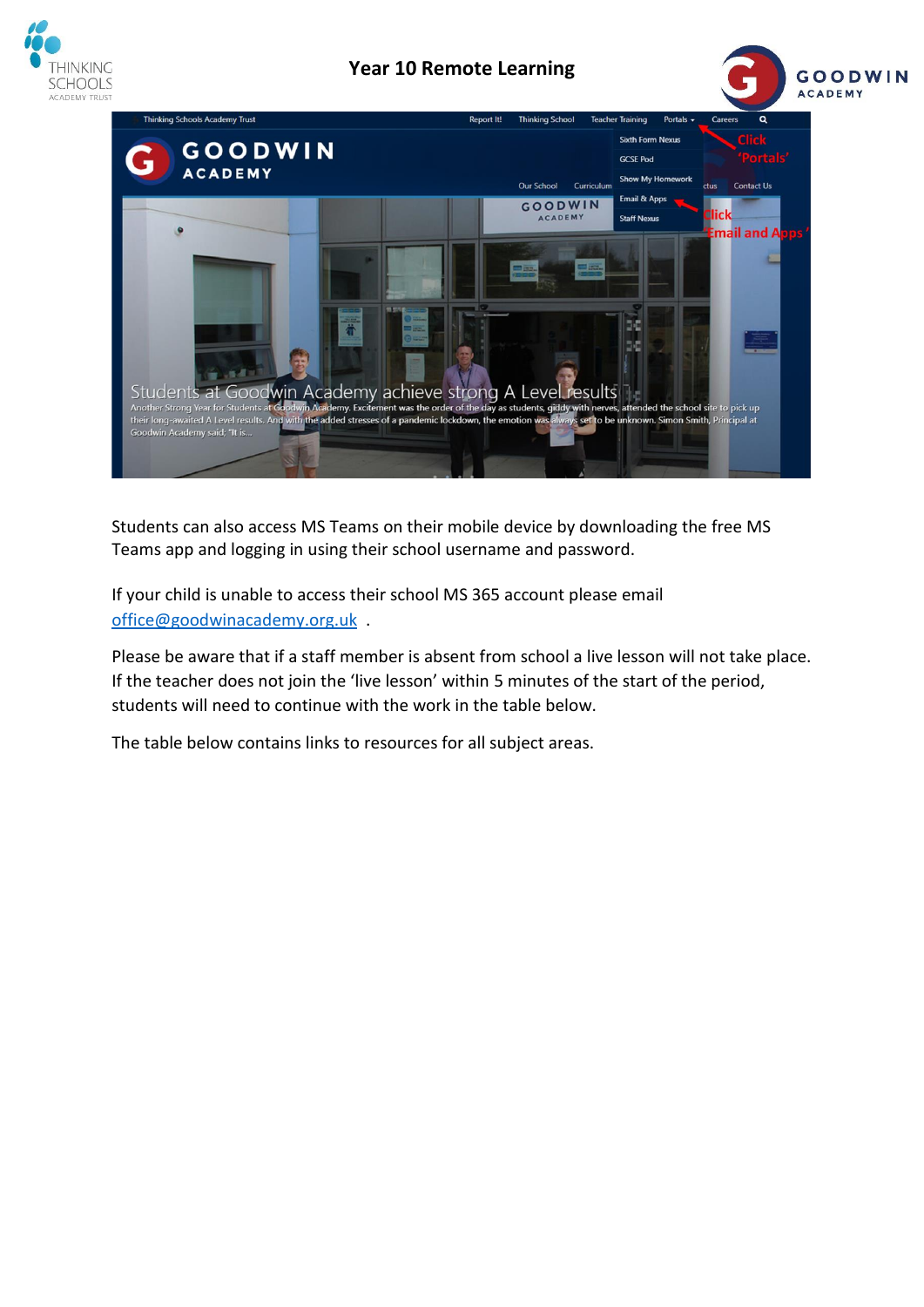



| <b>Subject</b>   | <b>Topic</b>          | <b>Learning Link</b>                                                                                                                        |
|------------------|-----------------------|---------------------------------------------------------------------------------------------------------------------------------------------|
| Art and          | Senses                | Painting Techniques - Oak National Academy (thenational.academy)                                                                            |
| Design           |                       |                                                                                                                                             |
| <b>Business</b>  | Finance (5            | https://www.bbc.co.uk/bitesize/topics/zktnvcw                                                                                               |
| <b>Studies</b>   | lessons) &            |                                                                                                                                             |
|                  | Marketing (5          | https://www.bbc.co.uk/bitesize/topics/z96pyrd                                                                                               |
|                  | lessons)              |                                                                                                                                             |
| Design           | <b>Materials</b>      | https://www.bbc.co.uk/bitesize/guides/z74bcj6/revision/3                                                                                    |
| Technology       | Metals                | https://www.bbc.co.uk/bitesize/guides/zn2w7p3/revision/1                                                                                    |
|                  | Plastics<br>Paper and | https://www.bbc.co.uk/bitesize/guides/z6q8jty/revision/1                                                                                    |
|                  | boards                | https://www.bbc.co.uk/bitesize/guides/znmj2nb/revision/1                                                                                    |
| English          | English               | Analysing fiction - GCSE English Revision - AQA - BBC Bitesize                                                                              |
|                  | Language              |                                                                                                                                             |
|                  | Paper 1               |                                                                                                                                             |
|                  | Reading               |                                                                                                                                             |
|                  |                       |                                                                                                                                             |
|                  | English               | Writing - GCSE English Revision - AQA - BBC Bitesize                                                                                        |
|                  | Language              |                                                                                                                                             |
|                  | Paper 1               |                                                                                                                                             |
|                  | Writing               |                                                                                                                                             |
|                  |                       |                                                                                                                                             |
|                  |                       |                                                                                                                                             |
|                  | A Christmas           | A Christmas Carol, by Charles Dickens (gutenberg.org)                                                                                       |
|                  | <b>Carol Text</b>     |                                                                                                                                             |
|                  | Text guide            | A Christmas Carol - GCSE English Literature Revision - AQA - BBC Bitesize<br>A Christmas Carol - Oak National Academy (thenational.academy) |
|                  |                       |                                                                                                                                             |
|                  | Video links           |                                                                                                                                             |
| Food             | Food security         | https://www.bbc.co.uk/bitesize/guides/z7fw7p3/revision/1aterials                                                                            |
| Preparation      | and world             | https://www.bbc.co.uk/bitesize/guides/zsdhbk7/revision/1                                                                                    |
| and<br>Nutrition | food                  | https://www.bbc.co.uk/bitesize/guides/zgvnpbk/revision/1                                                                                    |
|                  | problems.             | https://www.bbc.co.uk/bitesize/guides/zf38dxs/revision/1                                                                                    |
|                  |                       | https://www.bbc.co.uk/bitesize/guides/z23cp39/revision/1                                                                                    |
| French           | Local area            | https://teachers.thenational.academy/units/local-area-7261                                                                                  |
|                  |                       |                                                                                                                                             |
| Geography        | Atmospheric           | https://classroom.thenational.academy/units/climatic-hazards-6a18                                                                           |
|                  | hazards               | Complete Seneca revision hazards, tectonic and atmospheric, climate change                                                                  |
|                  |                       | https://app.senecalearning.com/login                                                                                                        |
| Health and       | Values of             | Access your MS Teams digital classroom daily.                                                                                               |
| Social Care      | Care (RS)             |                                                                                                                                             |
|                  | Body                  |                                                                                                                                             |
|                  | systems (KSi)         | Visit www.NHS.uk to support the body systems unit.                                                                                          |
| History          | Medicine              | https://classroom.thenational.academy/units/medicine-through-time-c-1250-                                                                   |
|                  |                       | present-day-77c6                                                                                                                            |
| ICT              | Impacts on            | https://classroom.thenational.academy/units/impacts-on-society-fb09                                                                         |
|                  |                       |                                                                                                                                             |
|                  | society               |                                                                                                                                             |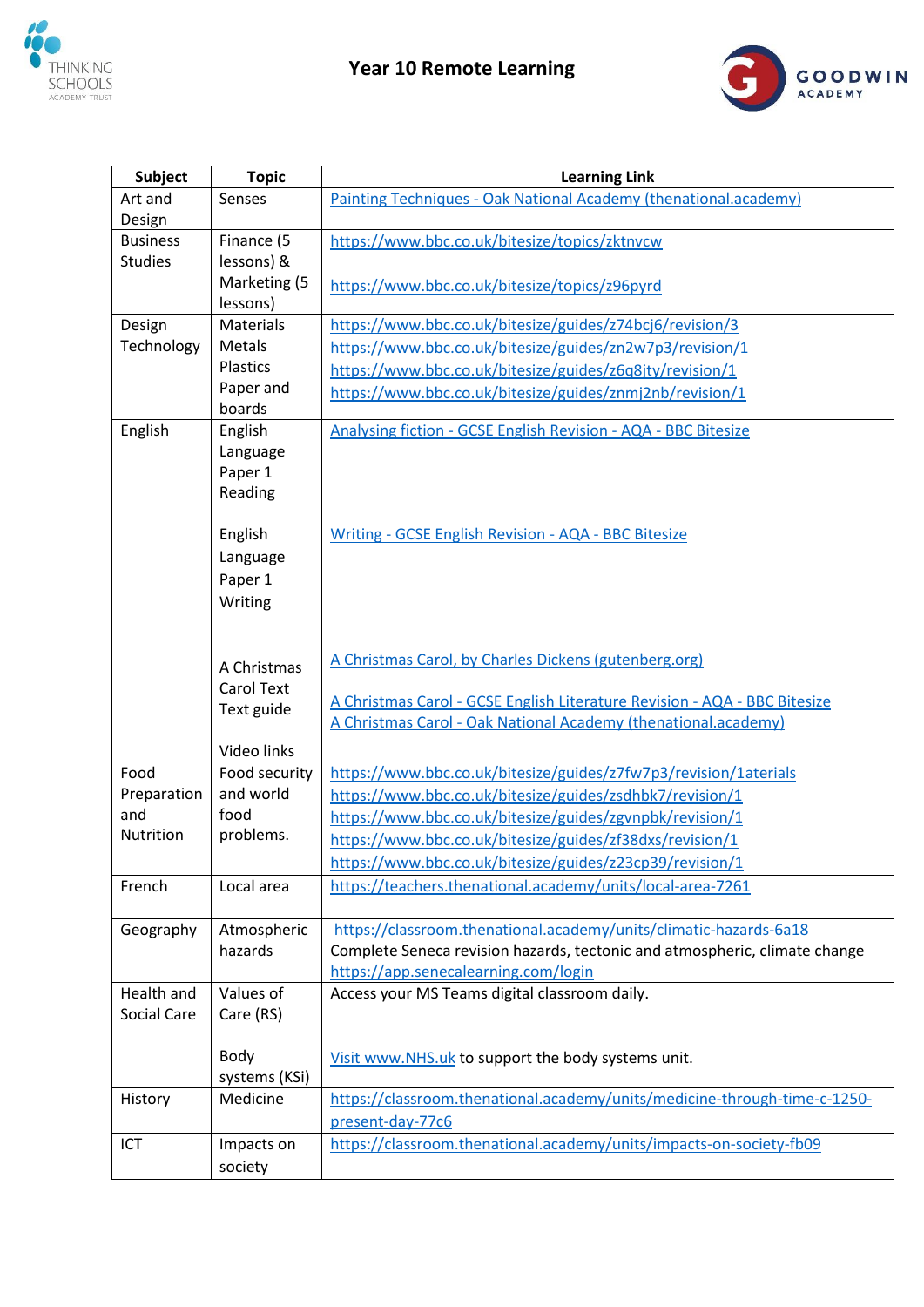

## **Year 10 Remote Learning**



| Maths     |                          | Year 10 foundation                                                                                                                                                           |
|-----------|--------------------------|------------------------------------------------------------------------------------------------------------------------------------------------------------------------------|
|           |                          | https://teachers.thenational.academy/units/solving-equations-1-one-step-two-                                                                                                 |
|           |                          | step-and-brackets-2ba6                                                                                                                                                       |
|           |                          | https://teachers.thenational.academy/units/linear-sequences-f0bf                                                                                                             |
|           |                          | https://teachers.thenational.academy/units/linear-sequences-f0bf                                                                                                             |
|           |                          | https://teachers.thenational.academy/units/revise-angles-polygons-bearings-<br>0ac <sub>0</sub>                                                                              |
|           |                          | https://teachers.thenational.academy/units/averages-from-a-list-and-tables-<br>stem-and-leaf-2afc<br>https://teachers.thenational.academy/units/charts-and-tables-frequency- |
|           |                          | charts-be3b                                                                                                                                                                  |
|           |                          | Year 10 Higher                                                                                                                                                               |
|           |                          | 4 Lessons                                                                                                                                                                    |
|           |                          | Circle Graphs - Oak National Academy (thenational.academy)<br>4 Lessons                                                                                                      |
|           |                          | <b>Further graphs (Gradients/Area of curves) - Oak National Academy</b>                                                                                                      |
|           |                          | (thenational.academy)                                                                                                                                                        |
|           |                          | 4 Lessons                                                                                                                                                                    |
|           |                          | Unit: Advanced Trigonometry 1   Teacher Hub   Oak National Academy                                                                                                           |
|           |                          | (thenational.academy)                                                                                                                                                        |
|           |                          | 4 Lessons                                                                                                                                                                    |
|           |                          | Unit: Higher Straight lines (Perpendicular Lines)   Teacher Hub   Oak National<br><b>Academy (thenational.academy)</b>                                                       |
|           |                          | 4 Lessons                                                                                                                                                                    |
|           |                          | Unit: Straight Line Graphs 2 (Parallel Lines)   Teacher Hub   Oak National                                                                                                   |
|           |                          | Academy (thenational.academy)                                                                                                                                                |
|           |                          | 4 Lessons                                                                                                                                                                    |
|           |                          | Unit: Cubic and Reciprocal Graphs   Teacher Hub   Oak National Academy                                                                                                       |
|           |                          | (thenational.academy)                                                                                                                                                        |
|           |                          |                                                                                                                                                                              |
| <b>PE</b> | Continue                 | Physical challenges/activities to do at home                                                                                                                                 |
|           | with PE's                |                                                                                                                                                                              |
|           | 'Get moving'<br>campaign | https://www.nhs.uk/live-well/exercise/physical-activity-guidelines-children-<br>and-young-people/                                                                            |
|           |                          | https://www.nhs.uk/live-well/exercise/couch-to-5k-week-by-week/                                                                                                              |
|           |                          | https://www.sportengland.org/jointhemovement?section=get active at home                                                                                                      |
|           |                          |                                                                                                                                                                              |
|           |                          | <b>Fitness and Testing. Components of fitness</b>                                                                                                                            |
|           |                          | https://wordwall.net/resource/170919/pe/components-fit                                                                                                                       |
|           |                          | https://wordwall.net/resource/42858/pe/btec-quiz-revision-pictures                                                                                                           |
|           |                          | https://www.brainscape.com/flashcards/components-of-fitness-                                                                                                                 |
|           |                          | 5798746/packs/8833692                                                                                                                                                        |
|           |                          | https://quizlet.com/gb/257657084/components-of-fitness-flash-cards/                                                                                                          |
|           |                          |                                                                                                                                                                              |